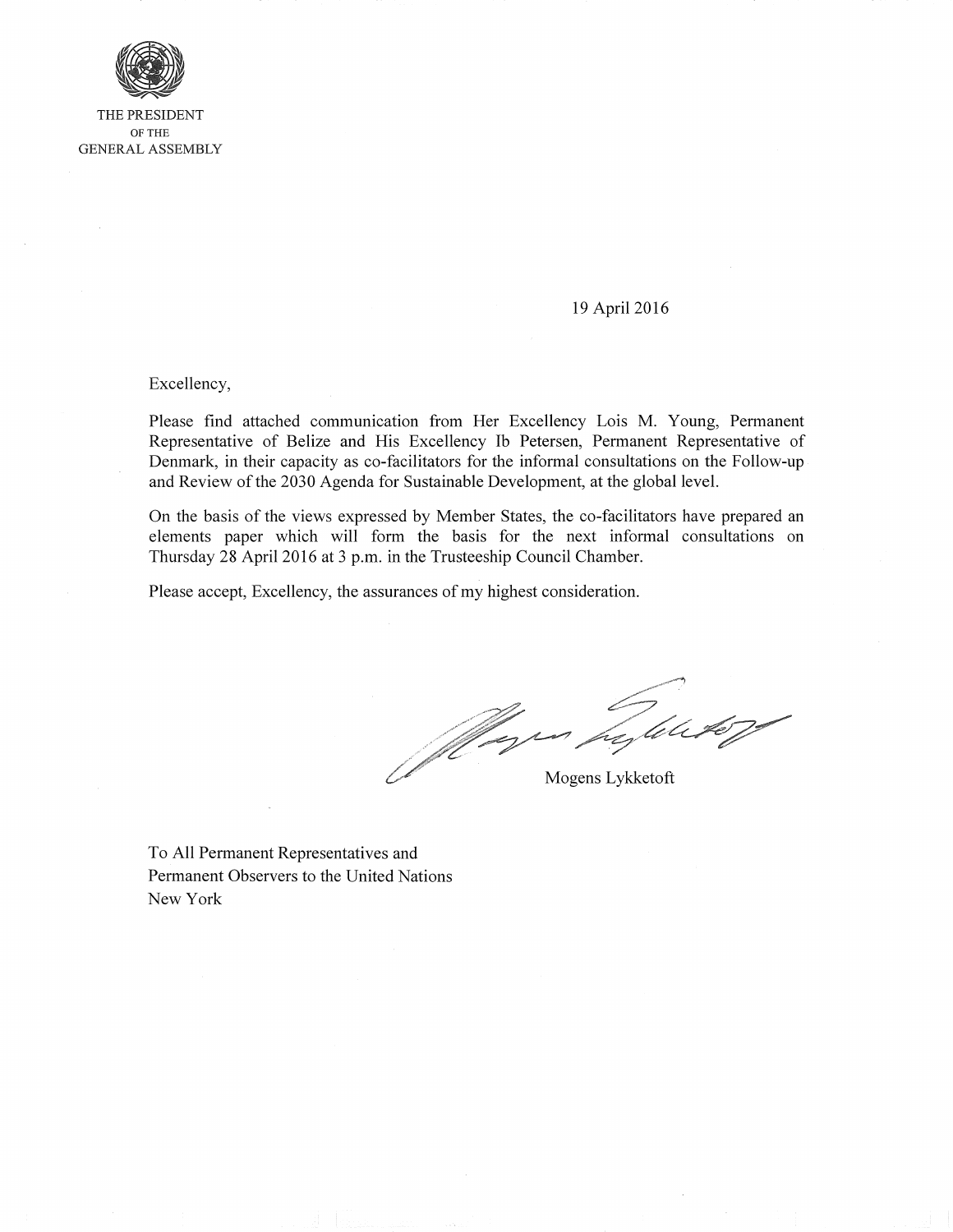



Excellency,

April  $19^{th}$ , 2016

Thank you for your continued interest in the co-facilitation process on the follow-up and review of the 2030 Agenda at the global level.

On the basis of the views expressed by Member States, we have prepared the attached elements paper addressing the most critical issues, as seen by Member States, in the context of the followup and review framework for the 2030 Agenda at the global level.

We will convene informal consultations amongst member states and stakeholders on Thursday 28 April 2016 at 3 p.m. in the Trusteeship Council Chamber where we would invite all Member States and relevant stakeholders to share their comments on the elements paper.

We thank you for your support and look forward to your active participation on 28 April 2016.

Please accept, Excellency, the assurances of our highest consideration.

Lois M. Young Ib Petersen Ambassador Ambassador Belize Denmark

Permanent Representative Permanent Representative

All Permanent Representative and Permanent Observers to the United Nations New York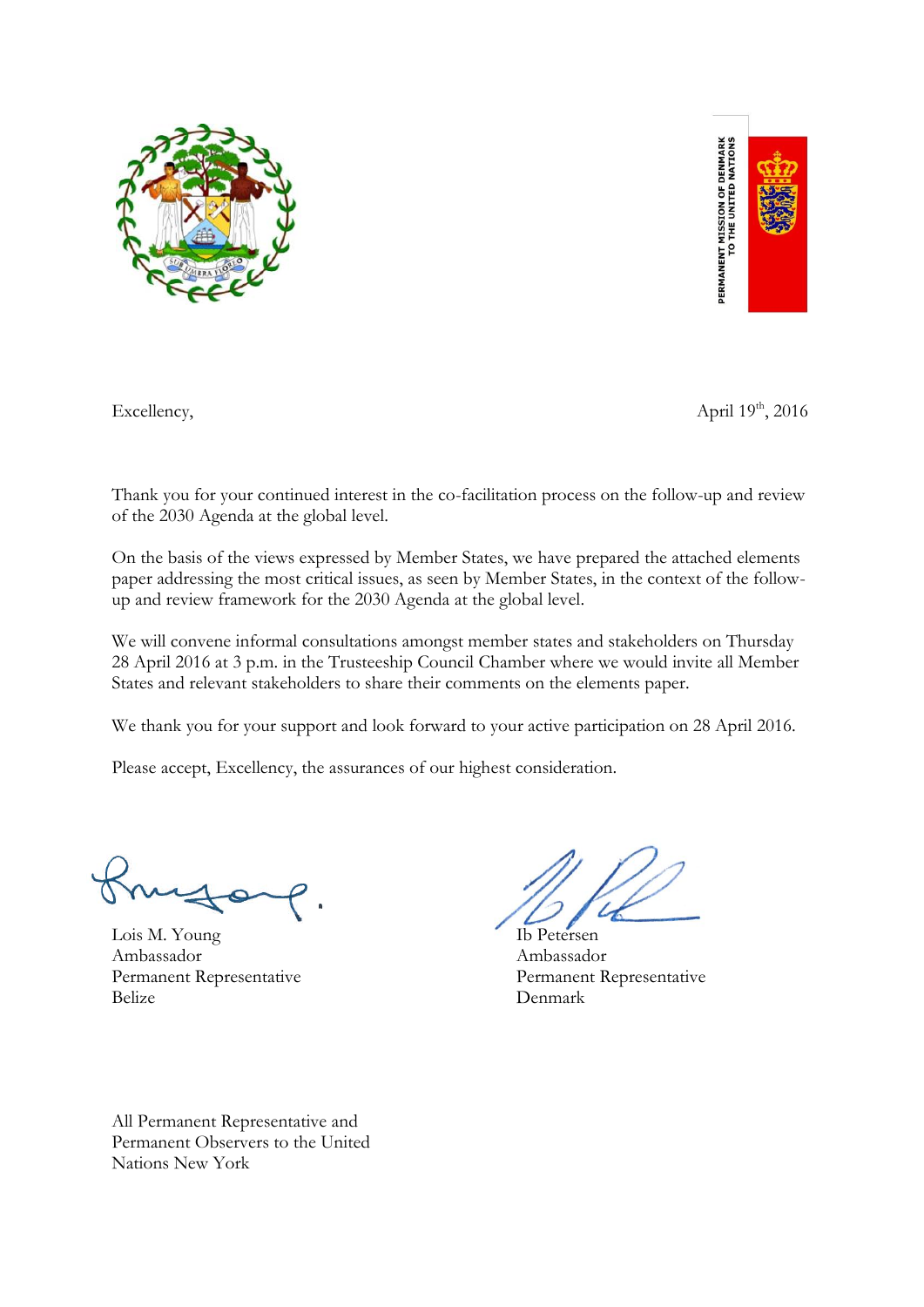## **Potential elements of draft resolution on follow-up and review of the 2030 Agenda**

**at the global level**

| Element                           | Convergence of opinions                                                                                                                                                                                                                                                                                                                                                                                                                                                                                                                                                          |
|-----------------------------------|----------------------------------------------------------------------------------------------------------------------------------------------------------------------------------------------------------------------------------------------------------------------------------------------------------------------------------------------------------------------------------------------------------------------------------------------------------------------------------------------------------------------------------------------------------------------------------|
|                                   |                                                                                                                                                                                                                                                                                                                                                                                                                                                                                                                                                                                  |
| <b>Framing the</b><br>resolution  | Member States expressed that the resolution should be based on relevant resolutions<br>including A/RES/67/290, A/RES/68/1, A/RES/70/1, and the guiding principles for<br>follow up and review agreed to in the 2030 Agenda (para 74 A/RES/70/1).                                                                                                                                                                                                                                                                                                                                 |
| <b>SG's Report</b>                | Member States welcomed the SG's report that responds to the request made to<br>outline critical milestones towards coherent, efficient and inclusive follow-up and<br>review at the global level as a good basis for the elaboration of the follow-up and<br>review process at the global level.                                                                                                                                                                                                                                                                                 |
| <b>Themes</b>                     | Member States agreed to decide on the themes for the meetings of the high-level<br>political forum held under the auspices of the Economic and Social Council in 2017,<br>2018, and possibly 2019. In their view, the themes should reflect the integrated,<br>indivisible, and interlinked nature of the Sustainable Development Goals, reflecting<br>the three dimensions of sustainable development, including cross-cutting issues:                                                                                                                                          |
|                                   | Member States considered that the themes should be the lens through which to<br>review the SDGs. Should the resolution specify certain SDGs for more in-depth review<br>apart from the general review of all 17, for the mentioned sessions of the HLPF?                                                                                                                                                                                                                                                                                                                         |
|                                   | Should the resolution also decide that the high-level political forum should review<br>goal 17 annually?                                                                                                                                                                                                                                                                                                                                                                                                                                                                         |
|                                   | Notwithstanding the decision on themes, Member States also emphasized the need<br>for the high-level political forum held under the auspices of the Economic and Social<br>Council to have the flexibility to respond to new and emerging issues.                                                                                                                                                                                                                                                                                                                                |
|                                   | They also proposed that the Economic and Social Council should align its annual<br>themes for 2017, 2018 and possibly 2019 with the corresponding annual themes of<br>the high-level political forum held under the auspices of the Economic and Social<br>Council.                                                                                                                                                                                                                                                                                                              |
| <b>National</b><br><b>Reviews</b> | The resolution should encourage States to volunteer to carry out national reviews at<br>the high-level political forum at least twice between now and 2030.                                                                                                                                                                                                                                                                                                                                                                                                                      |
|                                   | It should at the same time request the President of the Economic and Social Council<br>to:                                                                                                                                                                                                                                                                                                                                                                                                                                                                                       |
|                                   | Ensure that the voluntary national reviews are afforded appropriate space<br>1.<br>and format bearing in mind that the aim of the reviews shall be to facilitate<br>the sharing of experiences as provided in paragraph 82 of the resolution<br>$70/1$ ; and,                                                                                                                                                                                                                                                                                                                    |
|                                   | Ensure that the voluntary national reviews include developed and developing<br>2.<br>countries in line with equitable geographical representation and include<br>countries in special situations.                                                                                                                                                                                                                                                                                                                                                                                |
|                                   | The ECOSOC President could further be encouraged to take into account experience<br>gained from prior sessions of the high-level political forum. The SG could be<br>requested to further develop voluntary guidelines, as a reference guide, for the<br>national reviews at the high-level political forum based on the principles outlined in<br>the 2030 Agenda and the proposal for voluntary common reporting guidelines for<br>voluntary national reviews in the annex to the SG's report and to continue to update<br>those guidelines in the light of experience gained. |
|                                   | The UN system should in turn be requested to support developing countries<br>conducting reviews at the high-level political forum upon request, including through                                                                                                                                                                                                                                                                                                                                                                                                                |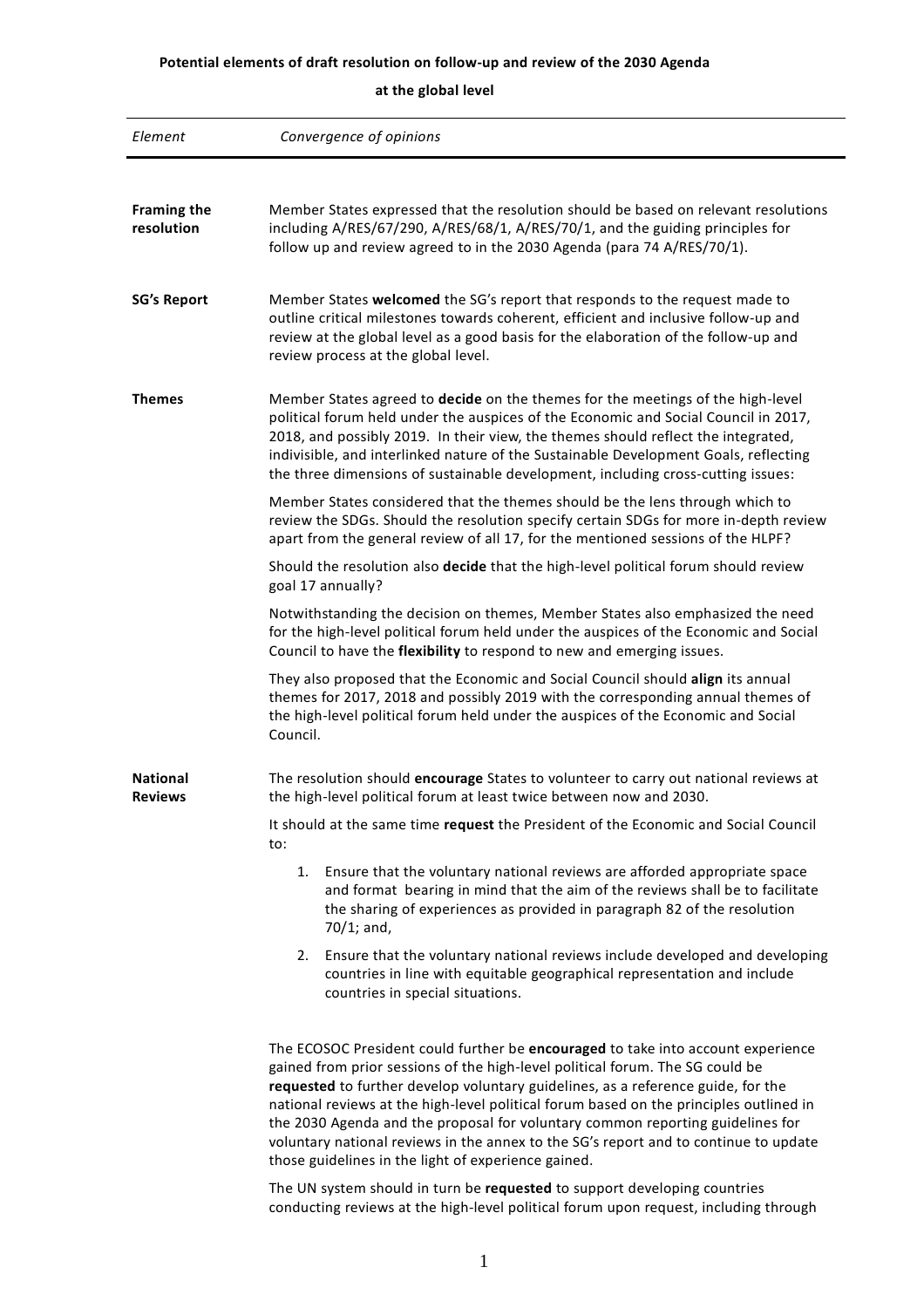| Element                                            | Convergence of opinions                                                                                                                                                                                                                                                                                                                                                                                                                       |
|----------------------------------------------------|-----------------------------------------------------------------------------------------------------------------------------------------------------------------------------------------------------------------------------------------------------------------------------------------------------------------------------------------------------------------------------------------------------------------------------------------------|
|                                                    | enhanced capacity building support for developing countries, and in strengthening the<br>capacity of national statistical offices and data systems.                                                                                                                                                                                                                                                                                           |
| Regional<br><b>Review</b>                          | The resolution could reaffirm that follow-up and review at the regional and sub-<br>regional levels can contribute to follow-up and review at the high-level political forum<br>and reiterate that Member States are encouraged to identify the most suitable<br>regional forum in which to engage (paras 80 and 81 of A/RES/70/1).                                                                                                           |
|                                                    | Should the resolution invite regional commissions, as suggested in the SG's report, to<br>prepare a common format, guided by their Member States, for conveying the results<br>of the regional forums on sustainable development to the high-level political forum?                                                                                                                                                                           |
| <b>Countries in</b><br>special<br>situations       | In line with relevant General Assembly resolutions including A/RES/66/288, the<br>resolution could reiterate that adequate time should be devoted to the discussion of<br>the sustainable development challenges of developing countries including the most<br>vulnerable countries, in particular, LDCs, SIDS, LLDCs and African countries and<br>recognize the particular challenges of middle income countries (para 11,<br>A/RES/67/290). |
| Participation                                      | The resolution could reaffirm that the forum shall be open to the major groups, other<br>relevant stakeholders and entities having received a standing invitation to participate<br>as observers in the General Assembly.                                                                                                                                                                                                                     |
|                                                    | It could encourage consideration of innovative ways of facilitating participation of<br>stakeholders from developing countries, including through web-based interfaces, in<br>the high-level political forum.                                                                                                                                                                                                                                 |
|                                                    | The resolution could reiterate the call to major groups and other stakeholders to<br>report on their contributions to the implementation of the Agenda and further<br>encourage the private sector and civil society to inform the United Nations of their<br>commitments to implement the Sustainable Development Goals as part of their<br>contribution to follow-up and review.                                                            |
| Non-UN<br><b>Entities</b>                          | The resolution could recall the invitation to non-United Nations intergovernmental<br>regional and international organizations to contribute to follow-up and review at the<br>high-level political forum.                                                                                                                                                                                                                                    |
| <b>Facilitating</b><br>input to the<br><b>HLPF</b> | The resolution should recall that the SDG Progress Report, the GSDR, the outcomes of<br>the annual ECOSOC forum on FFD and the multi-stakeholder on STI, shall serve as<br>official inputs.                                                                                                                                                                                                                                                   |
|                                                    | Member States also suggested that the resolution could request the Secretary-<br>General to ensure that all inputs to the high-level political forum are presented in a<br>concise and user-friendly format, and are easily accessible to all on an interactive<br>web-based platform. Should the resolution also request the Secretary-General to<br>establish a link to the web-based platform for partnerships?                            |
| Coherence                                          | Member States considered that the resolution should underscore the need for<br>coherence and coordination of sustainable development policies and programmes<br>throughout the UN system.                                                                                                                                                                                                                                                     |
|                                                    | In line with the suggestion of a placeholder for the QCPR, the resolution could, as                                                                                                                                                                                                                                                                                                                                                           |

suggested in the SG's report, **decide**, as part of the QCPR, to review UN system